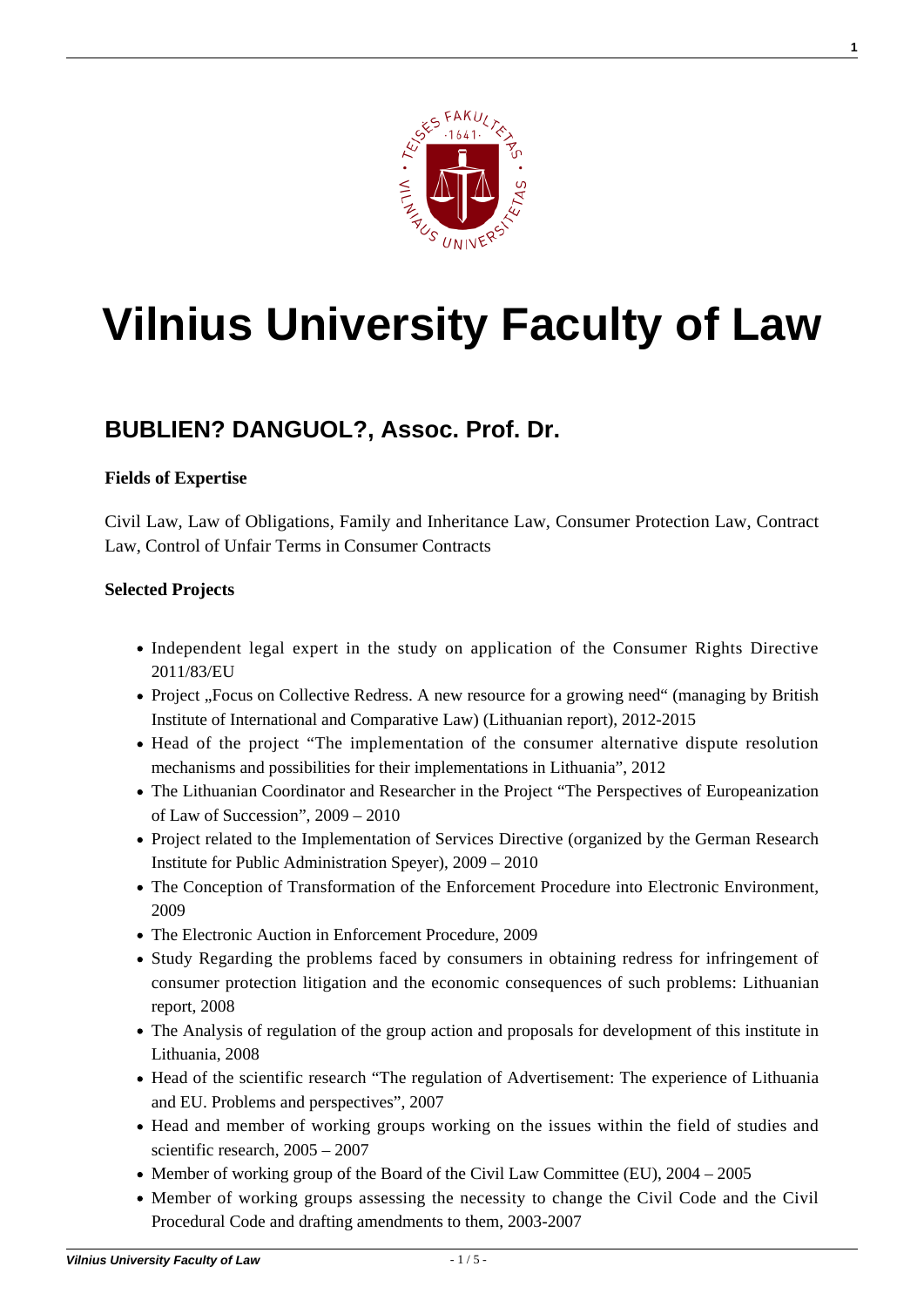- Expert for Lithuania of the Expert Group assessing higher education studies in the field of law, 2002
- Member of working groups coordinating the implementation of the Civil Code, the Civil Procedural Code as well as implementation of the reform of the bailiff system, 2001 – 2007
- The implementation of European Union Legal Acts in Lithuanian Civil Law
- The practice of European Court of Justice in specific matters of consumer protection law: consumer concept, average consumer etc.
- An analyses and evaluation of alternative means of consumer regress other than redress through ordinary judicial proceedings: Lithuanian report
- Evaluation of the effectiveness and efficiency of collective redress mechanisms in the European Union: Lithuanian report

# **Publications**

- [BUBLIEN?, D., DUM?IUVIEN?, D. The Modell of Open Price Contracts under the Vienna](http://www.journals.vu.lt/teise/article/view/10113) [Convention, Soft Law and Lithuanian Contract Law. \[lt. Atviros kainos sutarties modelis Vienos](http://www.journals.vu.lt/teise/article/view/10113) [konvencijoje, švelniojoje teis?je ir Lietuvos sutar?i? teis?je\].](http://www.journals.vu.lt/teise/article/view/10113) *[Teis?](http://www.journals.vu.lt/teise/article/view/10113)*[, 2016, t. 99, p. 64-78.](http://www.journals.vu.lt/teise/article/view/10113)
- BUBLIEN?, D. Public sector information whether all possibilities are exhausted for the creation of open data space. [lt. Viešojo sektoriaus subjekt? valdoma informacija: ar išnaudojamos visos galimyb?s atvir? duomen? erdvei sukurti]. *Šalies turtas ekonomin?je politikoje: turto ekonomikos ir vadybos aspektai, 2016*: konferencijos, vykusios Vilniuje 2016 m. geguž?s 6 d., mokslo darbai, 2016, p. 6-31.
- BUBLIEN?, D. Recent collective redress developments in Lithuania key issues in light of the implementation of the Commission Recommendation. *Collective Redress in Europe: Why and How?* London: British Institute of International and Comparative Law, 2015, p. 153-168.
- BUBLIEN?, D.; ZAPOLSKIS, P. Disclosure of Evidence (E-Disclosure) and Protection of Personal Data in International Arbitration. [lt. ?rodym? atskleidimo procesas (e. atskleidimas) ir duomen? apsauga tarptautiniame arbitraže]. *Arbitražas. Teorija ir praktika*. Vilnius: Justitia, 2015, Nr. 1, p. 26-44.
- BUBLIEN?, D.; MILIAUSKAS, P., BAL?I?N?, A. *Civilin? teis?. Bendroji dalis: praktikumas*: mokymo priemon?. Vilnius: Registr? centras, 2015, p. 195.
- [BUBLIEN?, D. The impact of the Directive on consumer ADR on national law: challenges and](http://www.journals.vu.lt/teise/article/view/5078) [opportunities. \[lt. Direktyvos d?l vartotoj? alternatyvaus gin?? sprendimo ?taka Lietuvos teisei:](http://www.journals.vu.lt/teise/article/view/5078) [išš?kiai ir galimyb?s\].](http://www.journals.vu.lt/teise/article/view/5078) *[Teis?,](http://www.journals.vu.lt/teise/article/view/5078)* [2014, t. 93, p. 95 – 112.](http://www.journals.vu.lt/teise/article/view/5078)
- BUBLIEN?, D. The future of consumer credit in Lithuania: quo vadis, consumer credit? *Juridica International*. Tartu: University of Tartu Press, 2014, vol. 22, p. 149-167.
- BUBLIEN?, D. The impact of consumer acquis communautaire on national regulation: the example of the transposition of the Consumer Rights Directive into national law. *Lithuanian legal system under the influence of European Union law*: collection of scientific articles on the influence of European Union law on Lithuanian constitutional, administrative and environment protection, criminal, civil and civil procedure, labour and social protection, finance law. Vilnius: Vilniaus universitetas, 2014. p. 261-290. (also in Lithuanian: BUBLIEN?, D. Vartotoj? aquis communautaire ?taka Lietuvos teisei: Vartotoj? teisi? direktyvos perk?limo ? nacionalin? teis? pavyzdys. *Europos S?jungos teis?s ?taka Lietuvos teisinei sistemai*: mokslini? straipsni?, skirt? Europos S?jungos teis?s ?takai Lietuvos konstitucinei, administracinei, aplinkos apsaugos, baudžiamajai, civilinei ir civilinio proceso, darbo ir socialin?s apsaugos bei finans? teisei,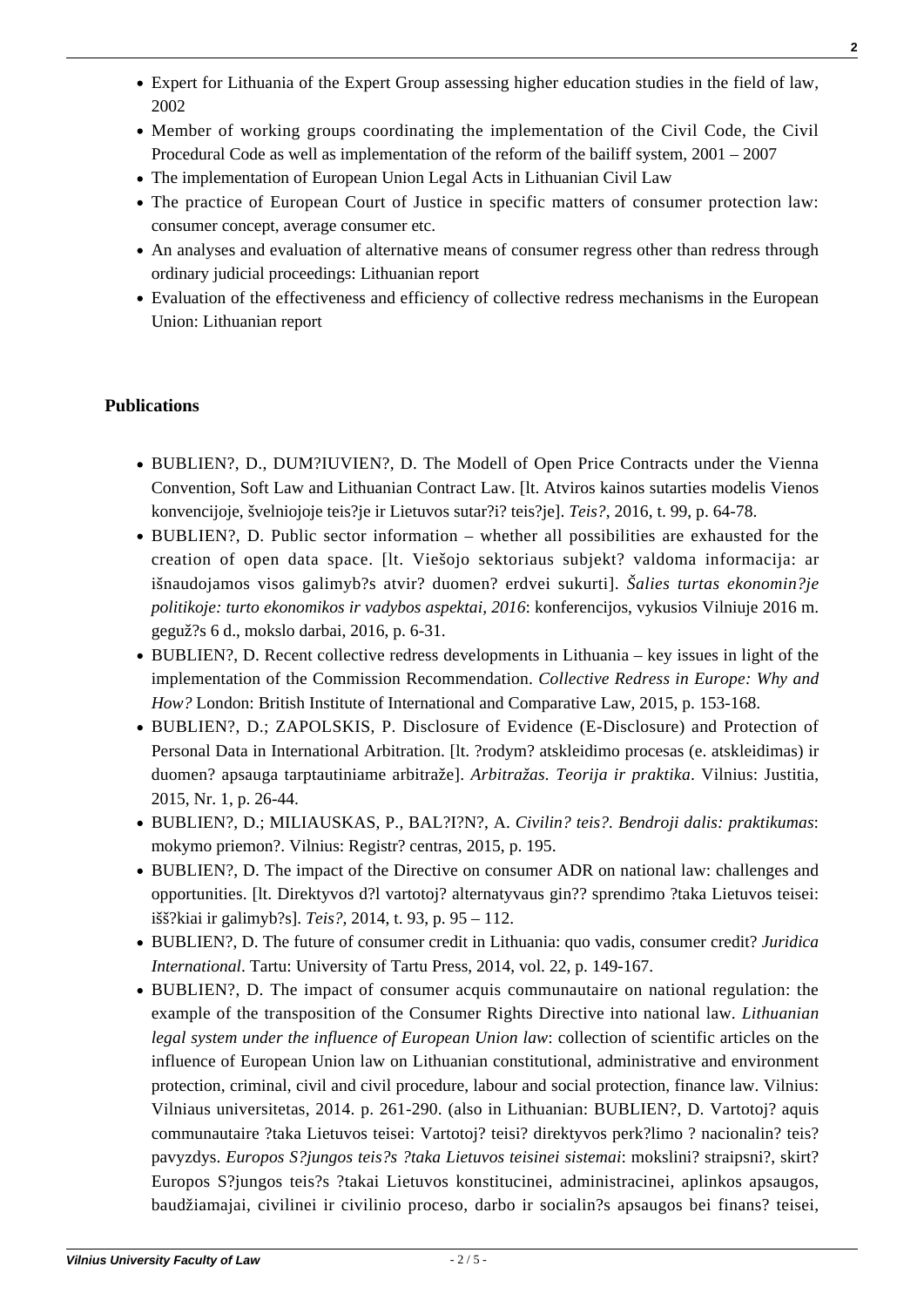rinkinys. Vilnius: Vilniaus universitetas, 2014, p. 267-294.)

[BUBLIEN?, D.; TRUSKAIT?-PAŠKEVI?IEN?, J. A comparison between the liquidated](http://www.zurnalai.vu.lt/teise/article/view/1256) [damages under the law of the United Kingdom and penalties under the law of the Republic of](http://www.zurnalai.vu.lt/teise/article/view/1256) [Lithuania. \[lt. Iš anksto sutart? nuostoli? instituto Jungtin?s Karalyst?s teis?je ir netesyb? instituto](http://www.zurnalai.vu.lt/teise/article/view/1256) [Lietuvos Respublikos teis?je palyginimas\].](http://www.zurnalai.vu.lt/teise/article/view/1256) *[Teis?](http://www.zurnalai.vu.lt/teise/article/view/1256)*[, 2013, t. 87, p. 34-50.](http://www.zurnalai.vu.lt/teise/article/view/1256)

**3**

- BUBLIEN?, D. Nes?žining? s?lyg? kontrol?s ?gyvendinimas Lietuvoje: efektyvus mechanizmas? *Vartotoj? teisi? apsaugos Europos S?jungoje teisiniai aspektai*: *vartotojo, kaip sutarties šalies, apsauga = Aspects juridiques de la protection des consommateurs dans l'union européenne: la protection du consommateur contractant*. Vilnius: Mykolo Romerio universitetas, 2013, p. 111-125.
- BUBLIEN?, D.; ŽALIMIEN?, S. The Implementation of the Services Directive in Lithuania. *The Implementation of the EU Services Directive: Transposition, Problems and Strategies*. Eds.: Stelkens, U.; Weiß, W.; Mirschberger, M. The Hague: T.M.C. Asser Press, 2012, p. 379-405.
- BUBLIEN?, D. The control of unfair terms: can we expect changes in the near future? [lt. Nes?žining? s?lyg? kontrol?: ar tik?tini greiti reguliavimo poky?iai?] *Nepriklausomos Lietuvos teis?: praeitis, dabartis ir ateitis*: recenzuot? mokslini? straipsni? rinkinys. Vilnius: Vilniaus universitetas, 2012. p. 680-696.
- BUBLIEN?, D.; AVIŽA, S. F*amily and Succession Law*: Practical book. [lt. *Šeimos ir paveld?jimo teis?: praktikumas*: mokymo priemon?]. Vilnius: Registr? centras, 2012, p. 159.
- [BUBLIEN?, D.; ZEMLYT?, E. Arbitration Agreements \(Arbitration Clause\) in Consumer](http://www.journals.vu.lt/teise/article/view/10) [Contracts: Unfair Term](http://www.journals.vu.lt/teise/article/view/10) *[per se](http://www.journals.vu.lt/teise/article/view/10)*[? . \[lt. Arbitražiniai susitarimai \(arbitražin? išlyga\) vartojimo](http://www.journals.vu.lt/teise/article/view/10) [sutartyse: per se nes?žininga s?lyga?\]](http://www.journals.vu.lt/teise/article/view/10) *[Teis?,](http://www.journals.vu.lt/teise/article/view/10)* [2012, t. 84, p. 7 – 27.](http://www.journals.vu.lt/teise/article/view/10)
- [BUBLIEN?, D. Implementation of the Consumer Rights Directive in the Lithuanian Law –](http://www.journals.vu.lt/teise/article/view/99) [Further Decodification or Codification of the Consumer Protection Law?. \[lt. Vartotoj? teisi?](http://www.journals.vu.lt/teise/article/view/99) [direktyvos perk?limas ? Lietuvos teis? – tolesnis vartotoj? apsaugos teis?s dekodifikavimas ar](http://www.journals.vu.lt/teise/article/view/99) [kodifikavimas?\]](http://www.journals.vu.lt/teise/article/view/99) *[Teis?,](http://www.journals.vu.lt/teise/article/view/99)* [2012, t. 83, p. 37 – 61.](http://www.journals.vu.lt/teise/article/view/99)
- [BUBLIEN?, D. ?APLINSKIEN?, E. Limited Liability of the Succsessors. \[lt. Ribota ?p?dini?](http://www.journals.vu.lt/teise/article/view/130) [atsakomyb? už palik?jo skolas\].](http://www.journals.vu.lt/teise/article/view/130) *[Teis?](http://www.journals.vu.lt/teise/article/view/130)*[, 2011, t. 81, p. 12-28.](http://www.journals.vu.lt/teise/article/view/130)
- BUBLIEN?, D. Consumer right to information according to the new proposal on the directive on consumer rights: the step forward? [lt. Vartotoj? teis? ? informacij? pagal nauj?j? Vartotoj? teisi? direktyv?: žingsnis pirmyn?]. *Vartotoj? teisi? apsaugos teisiniai aspektai Europos S?jungoje = Aspects juridiques de la protection des consommateurs dans l'Union Européenne = Legal aspects of consumer protection in the European Union*: konferencijos mokslo darb? rinkinys. Atsak. red. Novikovien?, L. Vilnius: Mykolo Romerio universiteto Leidybos centras, 2011, p. 39  $-52.$
- [BUBLIEN?, D. Consumer right to information according to the new proposal for a Directive on](https://www.mruni.eu/upload/iblock/b0c/17_Bubliene.pdf) [consumer rights: the step forward? \[lt. Vartotoj? teis? ? informacij? pagal nauj?j? vartotoj? teisi?](https://www.mruni.eu/upload/iblock/b0c/17_Bubliene.pdf) [direktyvos pasi?lym?: žingsnis pirmyn?\]](https://www.mruni.eu/upload/iblock/b0c/17_Bubliene.pdf) *[Jurisprudencija,](https://www.mruni.eu/upload/iblock/b0c/17_Bubliene.pdf)* [2011, Nr. 18\(4\), p. 1593 – 1608.](https://www.mruni.eu/upload/iblock/b0c/17_Bubliene.pdf)
- BUBLIEN?, D. New Proposal of the European Commission in Matters of Succession: What Impact will it have on the Lithuanian Succession Law? [lt. Naujasis Europos Komisijos pasi?lymas paveld?jimo srityje: koki? tai tur?s ?tak? Lietuvos paveld?jimo teisei?]. *Paveld?jimo teis?s europeizacijos perspektyvos – link Europos testamento*: konferencijos, vykusios 2009 m. gruodžio 15 d. Vilniuje, pranešimai = The perspectives of the europeanization of the law of succession – towards a European will: 15 December 2009, Vilnius, conference proceedings. Vilnius: Vilniaus universiteto leidykla, 2010, p. 162-189
- BUBLIEN?, D. *Unfair terms in Consumer Contracts*: Monograph. [lt. *Vartojimo sutar?i? nes?žining? s?lyg? kontrol?*: monografija]. Vilnius: Registr? centras, 2009, p. 391.
- ASTRAUSKIEN?, A., *et al. The conception of the transposition of the enforcement procedure*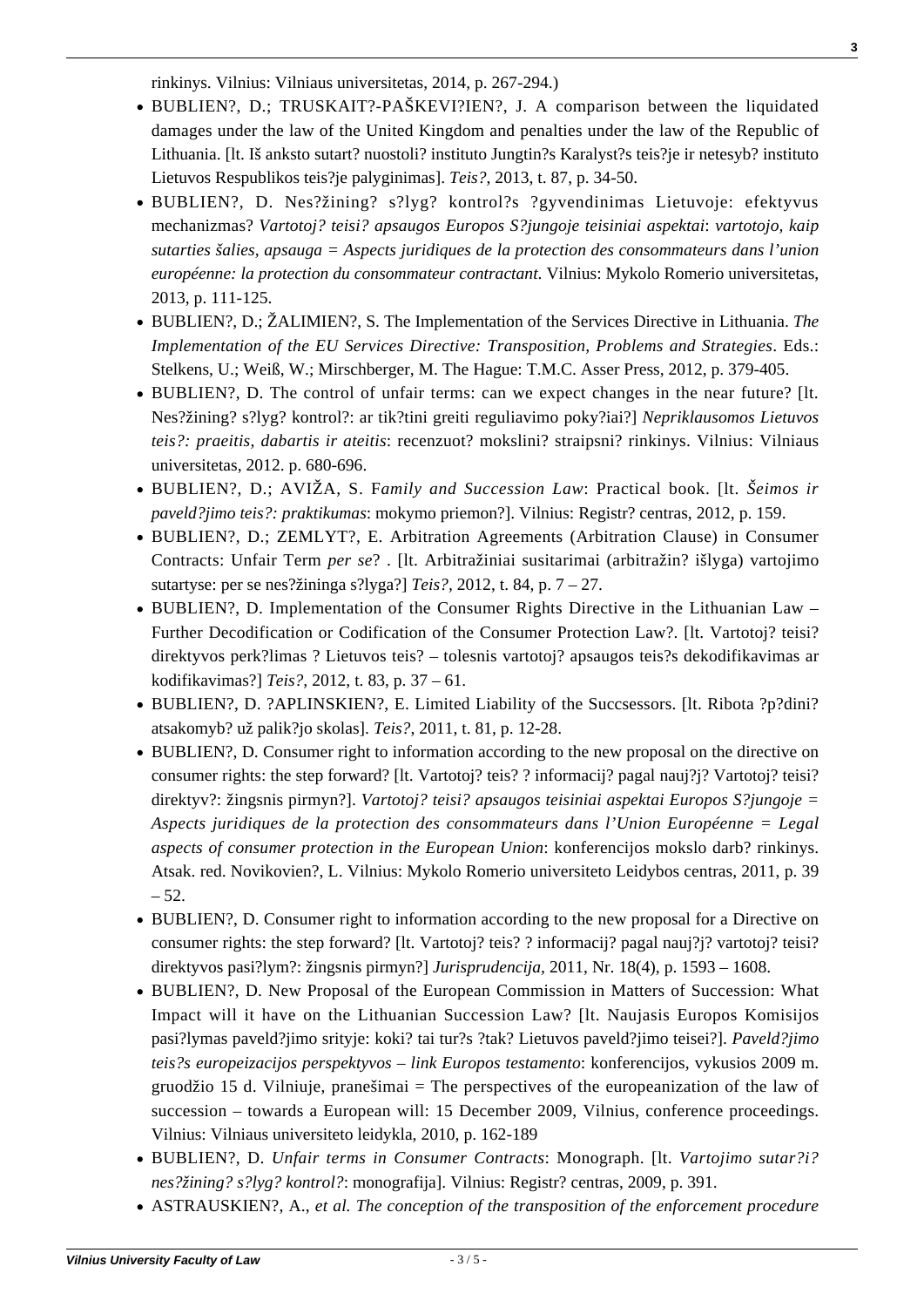*into electronic space:* Study. *[lt. Vykdymo proceso perk?limo ? elektronin? terp? koncepcija:* studija*].* Vilnius: Teis? ir komunikacija, 2009, p. 58.

- [BUBLIEN?, D. Realization of Principle of Protection of Weaker Party in Control of Unfair terms](https://www3.mruni.eu/ojs/jurisprudence/article/view/2680/2484) [in Contract. \[lt. Silpnesn?s šalies apsaugos principo ?gyvendinimas kontroliuojant nes?žiningas](https://www3.mruni.eu/ojs/jurisprudence/article/view/2680/2484) [vartojimo sutar?i? s?lygas\].](https://www3.mruni.eu/ojs/jurisprudence/article/view/2680/2484) *[Jurisprudencija,](https://www3.mruni.eu/ojs/jurisprudence/article/view/2680/2484)* [2007, Nr. 9\(99\), p. 41 – 47.](https://www3.mruni.eu/ojs/jurisprudence/article/view/2680/2484)
- [BUBLIEN?, D. Pratarm? lietuviškajam leidimui.](http://old.mii.lt/files/frascati_maketas_final_su_virseliais.pdf) *[Frascati vadovas 2002](http://old.mii.lt/files/frascati_maketas_final_su_virseliais.pdf)*[: standartin? praktika,](http://old.mii.lt/files/frascati_maketas_final_su_virseliais.pdf) [si?loma mokslini? tyrim? ir eksperimentin?s pl?tros statistiniams tyrimams. Vilnius: Eugrimas,](http://old.mii.lt/files/frascati_maketas_final_su_virseliais.pdf) 2007, p.  $9 - 10$ .
- [BUBLIEN?, D. International Private Law Norms and Unfair Terms Directive. \[lt. Tarptautin?s](http://etalpykla.lituanistikadb.lt/fedora/objects/LT-LDB-0001:J.04~2006~1367154909070/datastreams/DS.002.0.01.ARTIC/content) [privatin?s teis?s normos ir nes?žining? s?lyg? direktyva\].](http://etalpykla.lituanistikadb.lt/fedora/objects/LT-LDB-0001:J.04~2006~1367154909070/datastreams/DS.002.0.01.ARTIC/content) *[Teis?,](http://etalpykla.lituanistikadb.lt/fedora/objects/LT-LDB-0001:J.04~2006~1367154909070/datastreams/DS.002.0.01.ARTIC/content)* [2006, t. 59, p. 28 – 45.](http://etalpykla.lituanistikadb.lt/fedora/objects/LT-LDB-0001:J.04~2006~1367154909070/datastreams/DS.002.0.01.ARTIC/content)
- BUBLIEN?, D. The Principle of transparency and Unfair Terms Directive. [It. Skaidrumo [principas ir nes?žining? s?lyg? direktyva\].](http://etalpykla.lituanistikadb.lt/fedora/objects/LT-LDB-0001:J.04~2006~1367154910921/datastreams/DS.002.0.01.ARTIC/content) *[Teis?,](http://etalpykla.lituanistikadb.lt/fedora/objects/LT-LDB-0001:J.04~2006~1367154910921/datastreams/DS.002.0.01.ARTIC/content)* [2006, t. 58, p. 7 – 23.](http://etalpykla.lituanistikadb.lt/fedora/objects/LT-LDB-0001:J.04~2006~1367154910921/datastreams/DS.002.0.01.ARTIC/content)
- AMBRASIEN?, D., *et al*. *Civil law. Obligation law:* Textbook. [lt. *Civilin? teis?. Prievoli? teis?*: vadov?lis (3-ioji laida ir 4-oji laida)]. Vilnius: Mykolo Romerio universiteto Leidybos centras, 2006, 2009, p. 607.
- MIZARAS, V., *et al. The implementation of Legal Acts of European Union in Civil Law of Lithuania. [lt. Europos S?jungos teis?s akt? ?gyvendinimas Lietuvos civilin?je teis?je].* Vilnius: Teisin?s informacijos centras, 2005, p. 263.
- AMBRASIEN?, D., *et al*. *Civil law. Obligation law:* Textbook. [lt. *Civilin? teis?. Prievoli? teis?*: vadov?lis]. Vilnius: Lietuvos teis?s universiteto Leidybos centras, 2004, p. 607.
- BALTUTYT?, E., *et al. The commentary to the Law of the Republic of Lithuania on the Right to receive Information from the State and Municipal Institutions. [lt. Lietuvos Respublikos teis?s gauti informacij? iš valstyb?s ir savivaldybi? ?staig? ?statymo komentaras].* Vilnius: Lietuvos žmogaus teisi? centras, 2000, p. 240.

# **Honors and Recognitions**

- Representative of the Government of the Republic of Lithuania in the case of the Constitutional Court of the Republic of Lithuania with respect to decree of the Government regulating the minimum qualification requirements for lecturers, scientists and other researchers as well as the order for habilitation, 2007
- Member of the Board of the Lithuanian State Science and Studies Foundation, 2006 2007
- Max-Planck-Gesellschaft research scholarship for graduate students in Max Planck Institute for Comparative and International Private Law 2004
- Expert of the Board of the Contract Law Group (EU),  $2004 2005$
- Member of the Commissions for the harmonisation of the Lithuanian Law with the European Union Law within the fields of corporate law, competition, 1997 – 2004

# **Thought Leadership**

*[Presentation at the conference "Group action after one year. Modeling Process in the new Law](https://www.youtube.com/watch?v=_pwOwKBSiVY) [on Administrative Proceedings. What to change and what to achieve?" \[lt. Grup?s ieškinys po](https://www.youtube.com/watch?v=_pwOwKBSiVY) [vieneri? met?. Modelinis procesas ABT? naujov?se. K? keisti ir ko siekti?\], 2016-05-03 \(video](https://www.youtube.com/watch?v=_pwOwKBSiVY) [from 34 min 31 s\)](https://www.youtube.com/watch?v=_pwOwKBSiVY)*